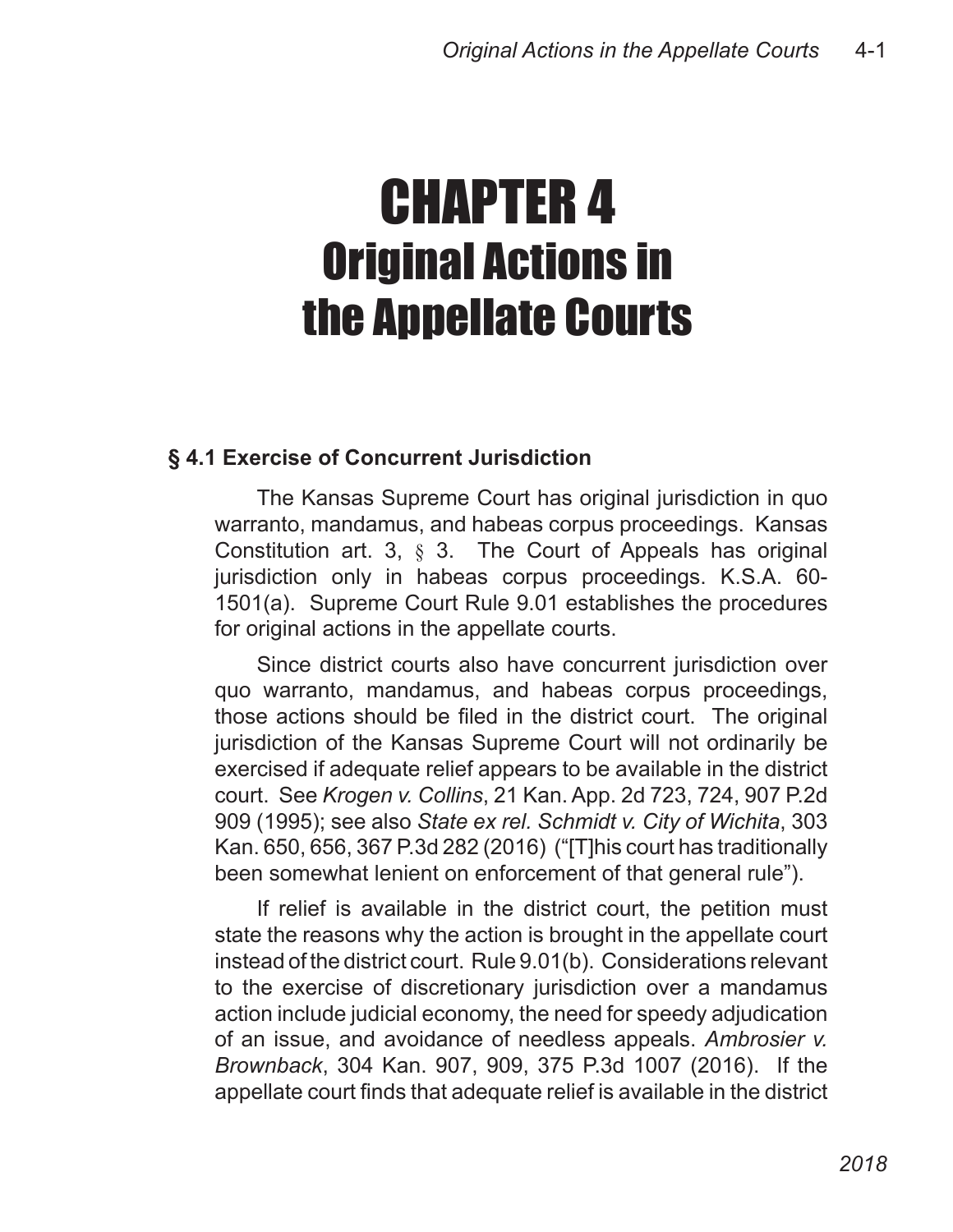court, the action may be dismissed or ordered transferred to the appropriate district court. Rule 9.01(b). Even if district court relief is available, the appellate court has discretion to exercise its original jurisdiction. *Comprehensive Health of Planned Parenthood v. Kline*, 287 Kan. 372, 405, 197 P.3d 370 (2008).

## **§ 4.2 Procedure Upon Filing an Original Action**

The petition must contain a statement of the facts necessary to an understanding of the issues presented and a statement of the relief sought. The petition must be accompanied by a short memorandum of points and authorities, and such documentary evidence as is available and necessary to support the facts alleged. Rule 9.01(a)(1).

> **PRACTICE NOTE:** Since the appellate court may not choose to order further briefing, the memorandum should be complete as well as concise. Assume that there will not be an opportunity to present further briefing.

Pro se petitioners must file the original and one copy of the petition with the clerk of the appellate courts. Rule 9.01(a)(1); Rule 1.14(c). Kansas licensed attorneys who are active and in good standing must file electronically. Rule 1.14(a). The petition must contain proof of service on all respondents or their counsel of record. Rule 9.01(a)(1).

When the relief sought is an order in mandamus against a judge that involves pending litigation before that judge, the judge and all parties to the pending litigation are deemed respondents. Rule 9.01(a)(1). This is true regardless of whether the parties to the pending litigation are named.

> **PRACTICE NOTE:** An attorney representing a respondent should not file a response unless one is ordered under K.S.A. 60-1503(a). If the attorney for a respondent was not served a copy of the petition, the attorney may want to file an entry of appearance in order to receive electronic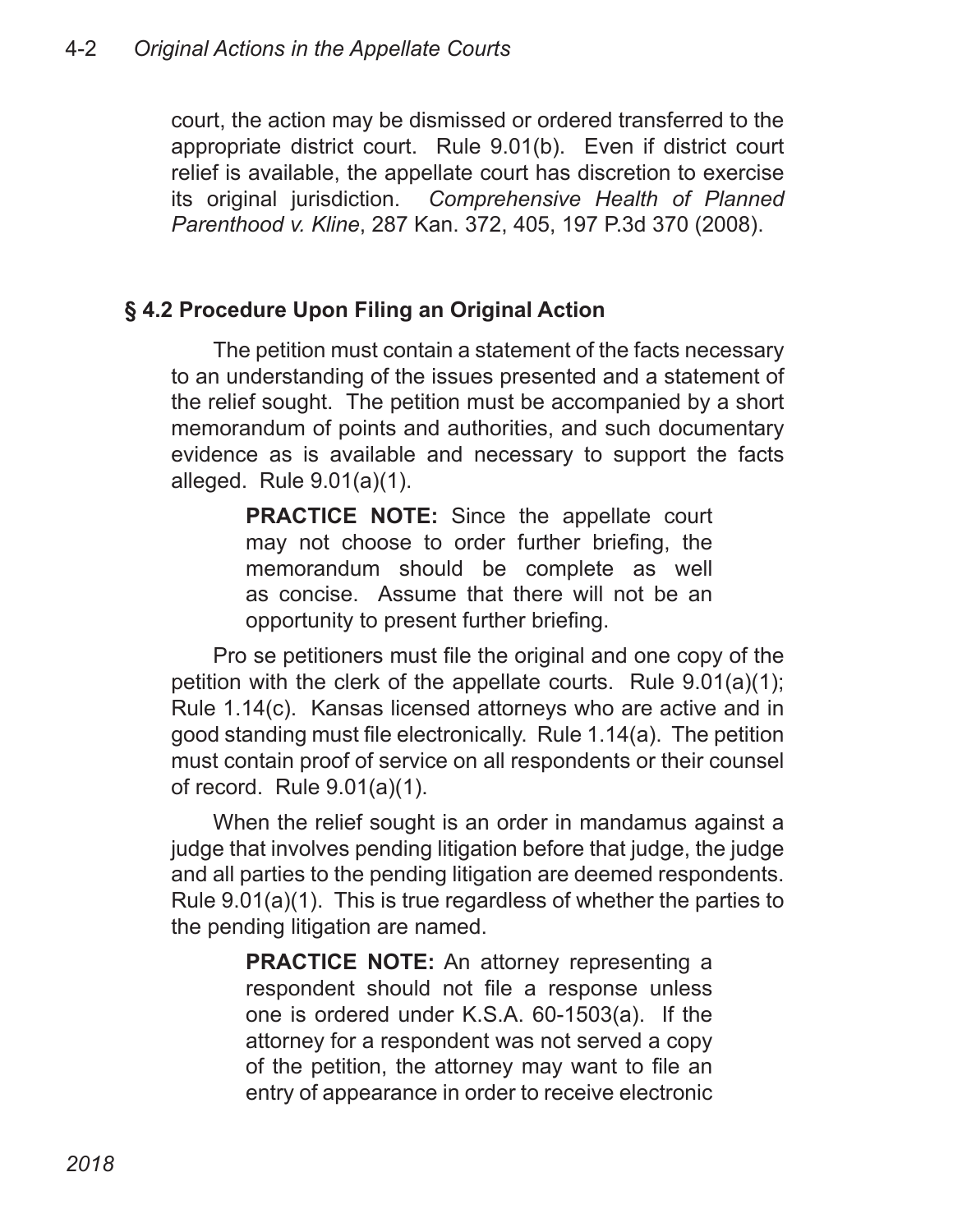notifications concerning the status of the case. However, be aware that there will never be an electronic notice of a pro se filing.

Habeas corpus petitions must be verified. They must state the place where the person is restrained and by whom; the cause or pretense of the restraint; and why the restraint is wrongful. Petitioners who are in the custody of the Department of Corrections must include a list of all civil actions, including habeas corpus actions, they have participated in or filed in any state court within the last five years. K.S.A. 60-1502.

> **PRACTICE NOTE:** Where inconsistency or conflict exists between the procedure provided in the statutes and Rule 9.01, the latter governs actions filed in the appellate courts. See *State v. Mitchell*, 234 Kan. 185, 193-95, 672 P.2d 1 (1983).

## **§ 4.3 Docket Fees**

The plaintiff in an original action in quo warranto or mandamus must either file a poverty affidavit under K.S.A. 60-2001(b) or pay the docketing fee of \$145 and any applicable surcharge. If the petitioner is an inmate, the clerk will assess the initial \$3 filing fee after a poverty affidavit and a certified statement of the inmate's trust fund are submitted. Upon receipt of the prescribed docket fee or poverty affidavit, the clerk of the appellate courts must docket the original proceeding and submit the petition to the court. Rule 9.01(a)(2).

No docket fee will be charged to file a petition for writ of habeas corpus. Rule 9.01(a)(2). No docket fee will be required for habeas corpus actions in the district court as long as the petitioner complies with the poverty affidavit provisions of K.S.A. 60-2001(b). K.S.A. 60-1501(a).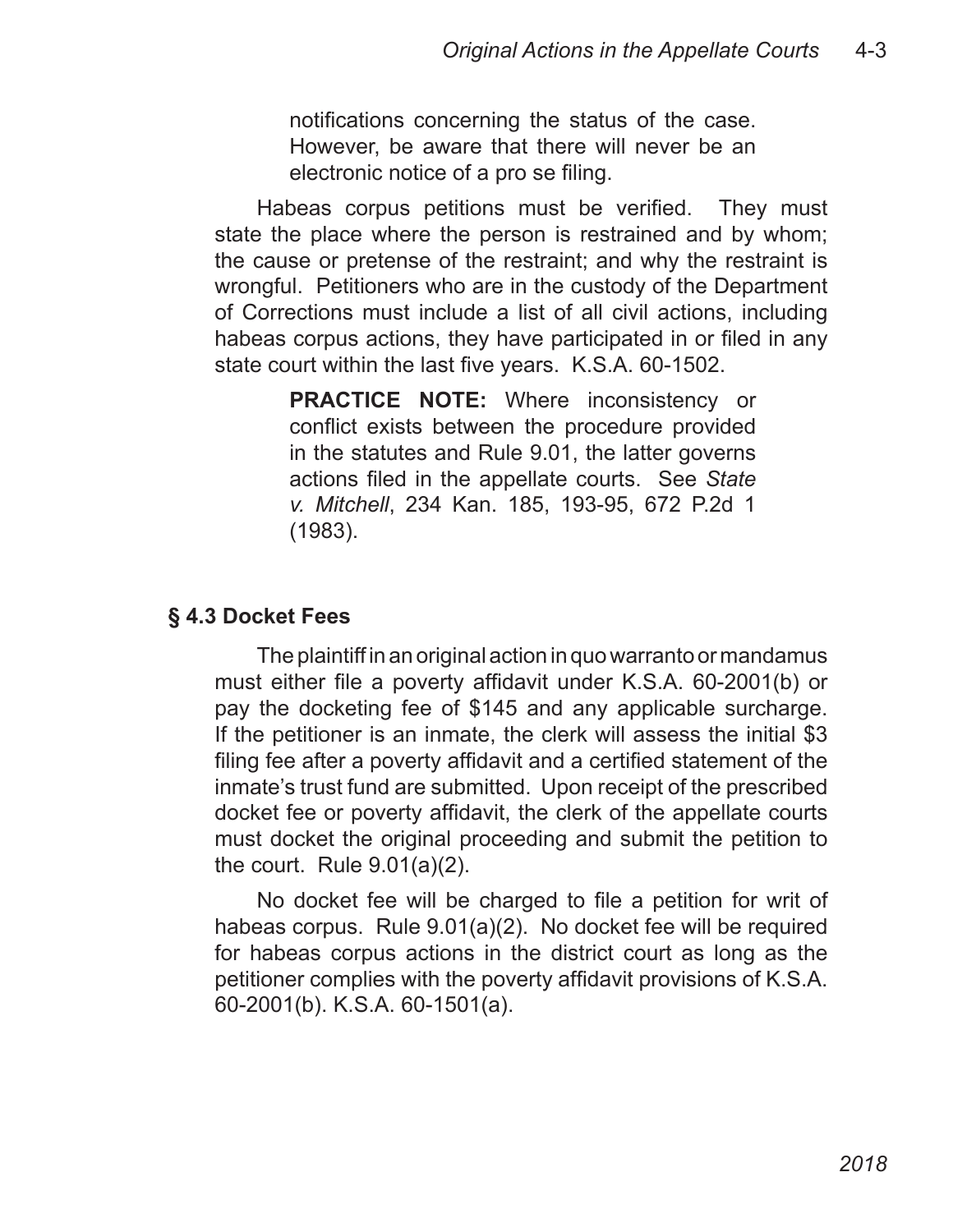## **§ 4.4 Disposition**

The court will deny a petition in an original action if it believes the relief should not be granted. Rule 9.01(c)(1). If the right to the relief sought is clear and it is apparent that no valid defense to the petition can be offered, the relief sought may be granted *ex parte*. Rule 9.01(c)(2).

If the petition is neither granted nor denied *ex parte*, the court will order that the respondent either show cause why the relief should not be granted or file an answer to the petition within a fixed time. Rule 9.01(c)(3). Two or more respondents may jointly respond to an order to show cause or to the petition. Rule 9.01(c)(3)(B). This response may include additional documentary evidence that is necessary for the court's understanding of the case. Rule 9.01(c)(3)(D).

K.S.A. 60-1503(a) contains a similar screening process. The petition must be examined promptly by the judge to whom it is assigned. If it plainly appears from the face of the petition and any exhibits attached thereto that the plaintiff is not entitled to relief in the district court, the petition will be dissolved. If the judge finds that the plaintiff may be entitled to relief, the judge will issue the writ and order the person to whom the writ is directed to file an answer within the period of time fixed by the court or to take such other action as the judge deems appropriate. K.S.A. 60-1503(a).

In a mandamus action, if a judge is named as a respondent and decides not to appear, the judge may so advise the clerk and the parties by letter. This does not mean that the petition will be taken as admitted. Rule 9.01(c)(3)(C). This does not exempt the parties to the pending litigation, whether named or not, from having to file a response if one is ordered.

> **PRACTICE NOTE:** If the Court has ordered a response, the respondents should focus on addressing the merits of the issue as opposed to procedural arguments as to whether the remedy sought is appropriate.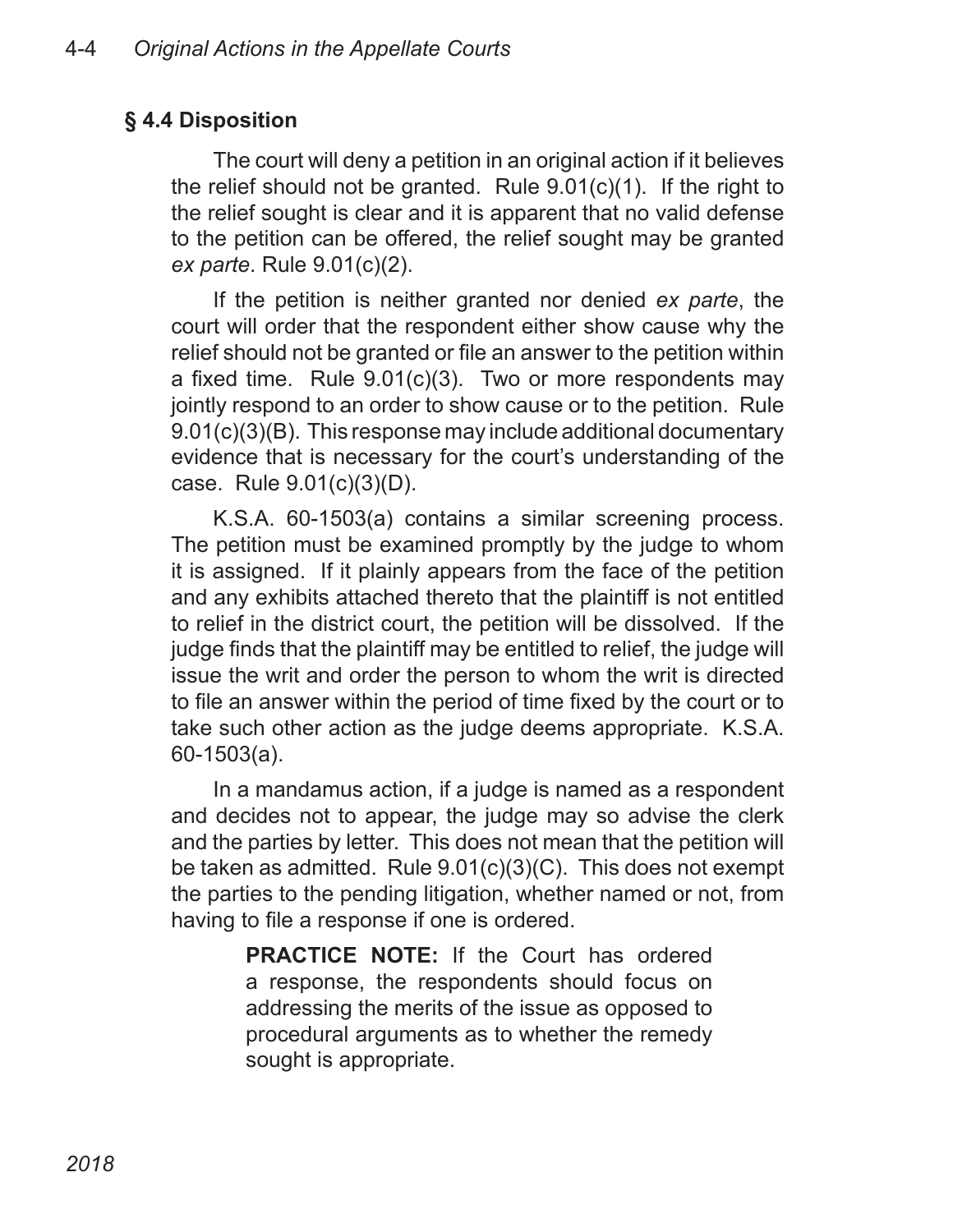If the petition, response to the petition or response to an order to show cause, and record clearly indicate the appropriate disposition, the appellate court will enter an order without further briefs or argument. Rule 9.01(e).

If the petition, response and record do not clearly indicate the appropriate disposition, the court will enter an order fixing dates for the filing of briefs. The case will proceed thereafter under the rules of appellate procedure. The court may also order a prehearing conference to consider simplification of the issues and other matters that may aid in the disposition under Rule 1.04. Rule 9.01(e).

Original actions in habeas corpus filed in the Court of Appeals are initially considered by a three-judge motions panel. If the panel does not grant or deny the petition *ex parte*, a procedure similar to that in the Supreme Court is followed.

Since the appellate courts have original jurisdiction, no mandate to the clerk of the district court will issue when the decision becomes final. See K.S.A. 60-2106. The Kansas Court of Appeals has appellate jurisdiction over final orders of the district courts relating to mandamus, quo warranto, or habeas corpus. K.S.A. 60-2102(a)(2).

#### **§ 4.5 The Record**

The record in cases of original jurisdiction in the appellate courts consists of the petition, the response to an order to show cause or to the petition, and any documents accompanying them. The matter may be referred to a district court judge or to a commissioner for the purpose of taking testimony and making a report containing recommended findings of fact if it appears that there are disputed questions of material fact which can be resolved only by oral testimony. When this occurs, the commissioner's report and the transcript of the testimony must be filed with the clerk of the appellate courts as part of the record. Rule 9.01(d).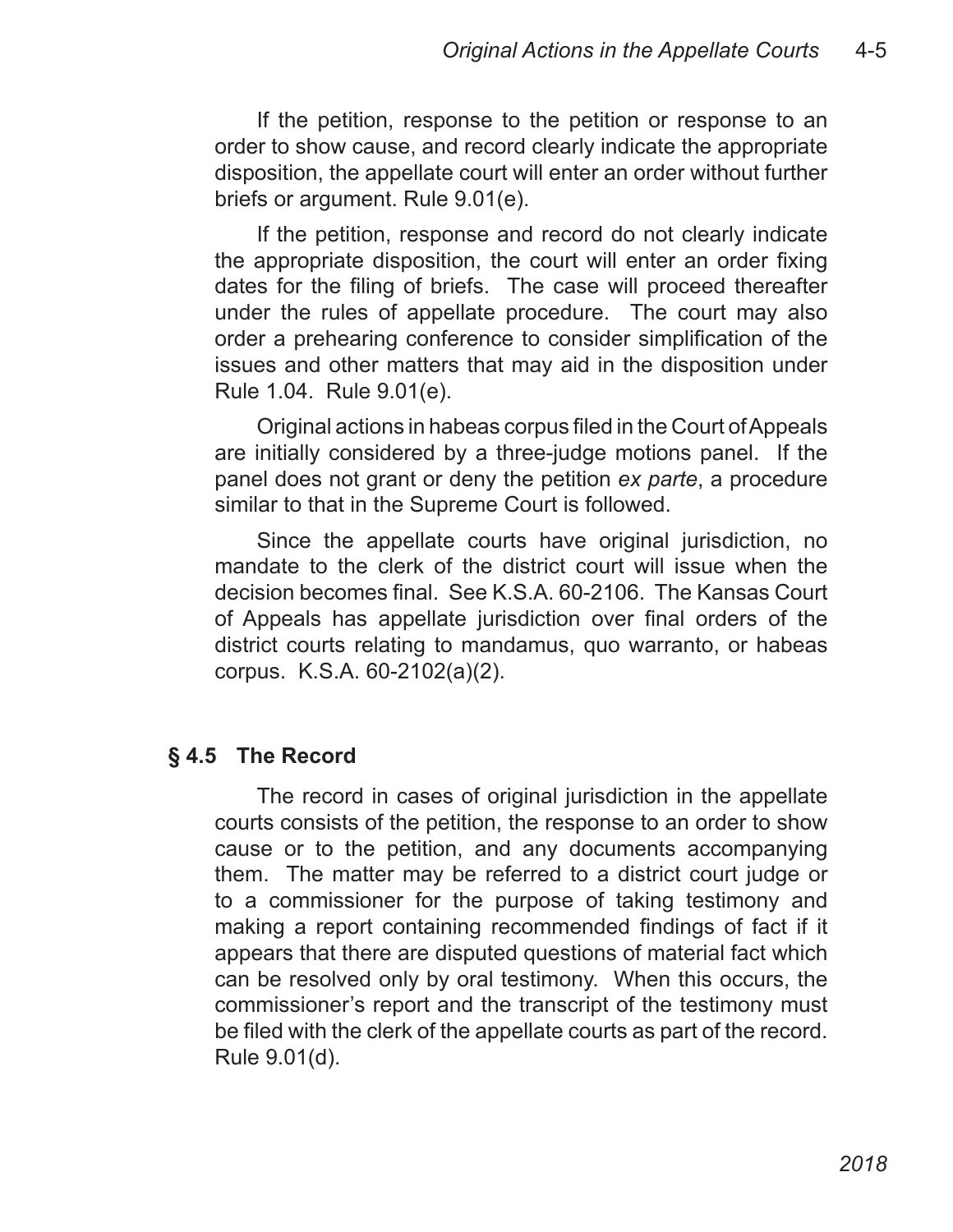## **§ 4.6 Quo Warranto**

"Quo warranto is an extraordinary remedy available when any person usurps, intrudes into, or unlawfully holds or exercises any public office. A writ of quo warranto may issue when it is alleged that the separation of powers doctrine has been violated." *State ex rel. Morrison v. Sebelius*, 285 Kan. 875, Syl. ¶1, 179 P.3d 366 (2008). "An original action in quo warranto is an appropriate procedure for questioning the constitutionality of a statute." *Wilson v. Sebelius*, 276 Kan. 87, 90, 72 P.3d 553 (2003); *State ex rel. Stephan v. Martin*, 230 Kan. 747, 748, 641 P.2d 1011 (1982). Quo warranto is also an appropriate means of attacking the validity of a municipal ordinance. *State ex rel. Schmidt v. City of Wichita*, 303 Kan. 650, Syl. ¶1, 367 P.3d 282 (2016).

Relief in the nature of quo warranto and mandamus is discretionary. The Kansas Supreme Court may properly entertain an action in quo warranto if it decides the issue is of sufficient public concern. *Wilson v. Sebelius*, 276 Kan. at 90. Since quo warranto is a discretionary and extraordinary remedy, it should only be used in extreme cases and where no other relief is available. *State, ex rel., v. United Royalty Co.*, 188 Kan. 443, 461, 363 P.2d 397 (1961). K.S.A. 60-1201 *et seq.* sets forth the procedure for quo warranto actions.

### **§ 4.7 Mandamus**

Mandamus is a proceeding to compel some inferior court, tribunal, board, or some corporation or person to perform a specified duty, which duty results from the office, trust, or official station of the party to whom the order is directed, or from operation of law. K.S.A. 60-801. The Supreme Court may properly entertain an action in mandamus if it decides the issue is of sufficient public concern. *Wilson v. Sebelius*, 276 Kan. 87, 90, 72 P.3d 553 (2003). An original action in mandamus is an appropriate procedure for compelling an official to perform some action. *Legislative Coordinating Council v. Stanley*, 264 Kan. 690, 697, 957 P.2d 379 (1998). Mandamus is a proper remedy where the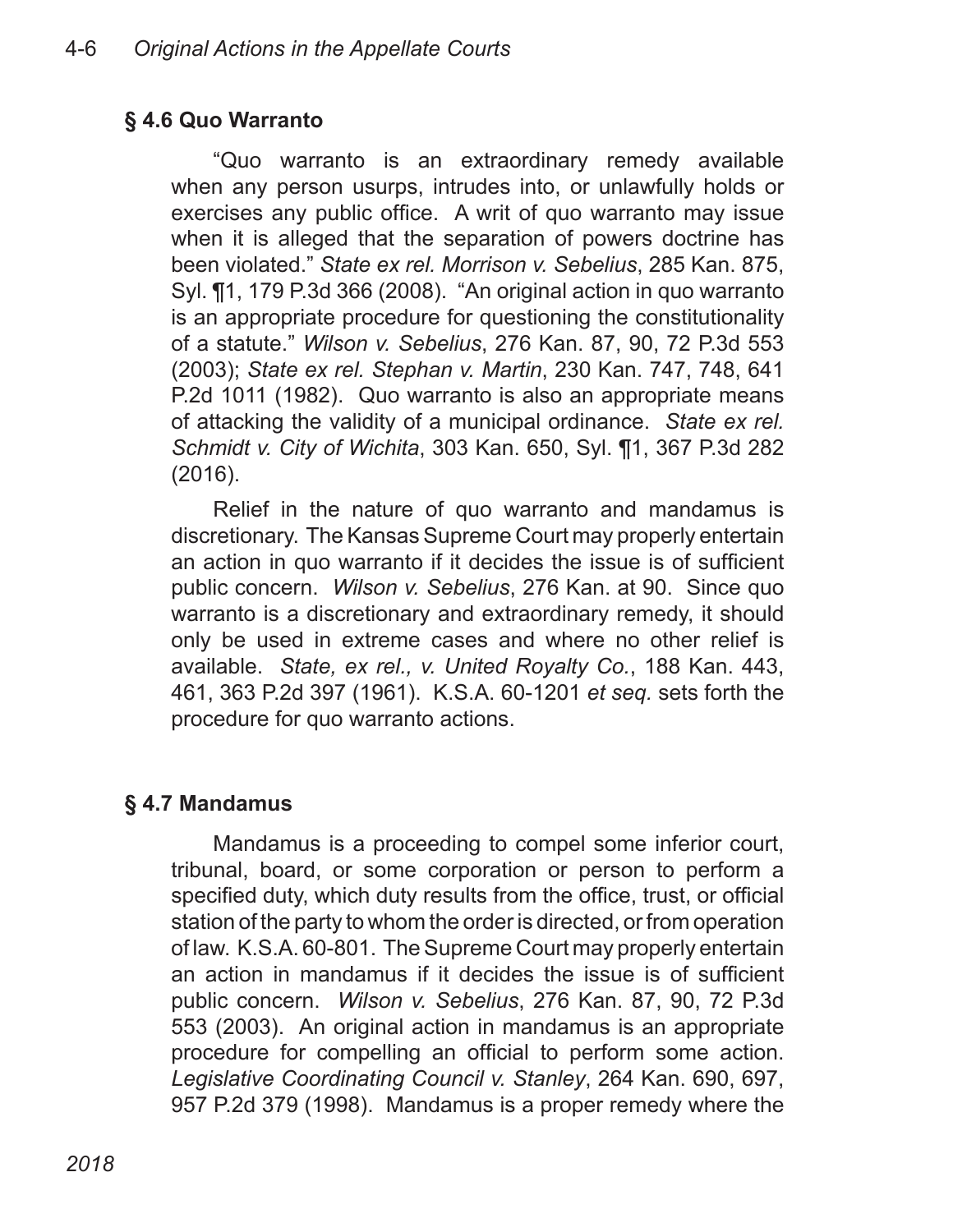essential purpose of the proceeding is to obtain an authoritative interpretation of the law for the guidance of public officials in their administration of the public business, notwithstanding the fact that there also exists an adequate remedy at law. *Landrum v. Goering*, 306 Kan. 867, 870-71, 397 P.3d 1181 (2017); *State ex rel. Slusher v. City of Leavenworth*, 279 Kan. 789, Syl. ¶ 5, 112 P.3d 131 (2005). Hence, the exercise of original jurisdiction is appropriate when the mandamus petition "presents an issue of great public importance and concern" and the exercise of jurisdiction will "settle the question." *State ex rel. Stephan v. Kansas House of Representatives*, 236 Kan. 45, 52, 687 P.2d 622 (1984). Someone seeking an order (or writ) of mandamus must show that the respondent has a clear legal duty to take the action at issue. *Kansas Medical Mut. Ins. Co. v. Svaty*, 291 Kan. 597, 620, 244 P.3d 642 (2010).

Mandamus provides the remedy of compelling a public officer to perform a clearly-defined duty imposed by law that does not involve the exercise of discretion. *State ex rel. Morrison v. Sebelius*, 285 Kan. 875, Syl. ¶ 21, 179 P.3d 366 (2008). In fact, courts generally require public officials to perform only those acts that are strictly ministerial in nature, meaning those acts the official clearly is obligated to perform in a prescribed manner, in obedience to the mandate of legal authority. *Schmidtlien Electric, Inc. v. Greathouse*, 278 Kan. 810, 833, 104 P.3d 378 (2005). Whether to issue a mandamus order depends on statutory interpretation regarding the duties of the officials involved. *Ramcharan-Maharajh v. Gilliland*, 48 Kan. App. 2d 137, 139-40, 286 P.3d 216 (2012). Mandamus is generally appropriate to compel a former public officer to return property belonging to the office. *Comprehensive Health of Planned Parenthood v. Kline*, 287 Kan. 372, Syl. ¶ 9, 197 P.3d 370 (2008). Mandamus has been recognized as a means for nonparties to address court orders directed to them from which they have no statutory right to appeal. *Kansas Medical Mut. Ins. Co. v. Svaty*, 291 Kan. 597, 618, 244 P.3d 642 (2010) (discovery order directed to nonparty). See also *Board of Miami County Comm'rs v. Kanza Rail-Trails Conservancy, Inc.*, 292 Kan. 285, 255 P.3d 1186 (2011) (mandamus was appropriate avenue for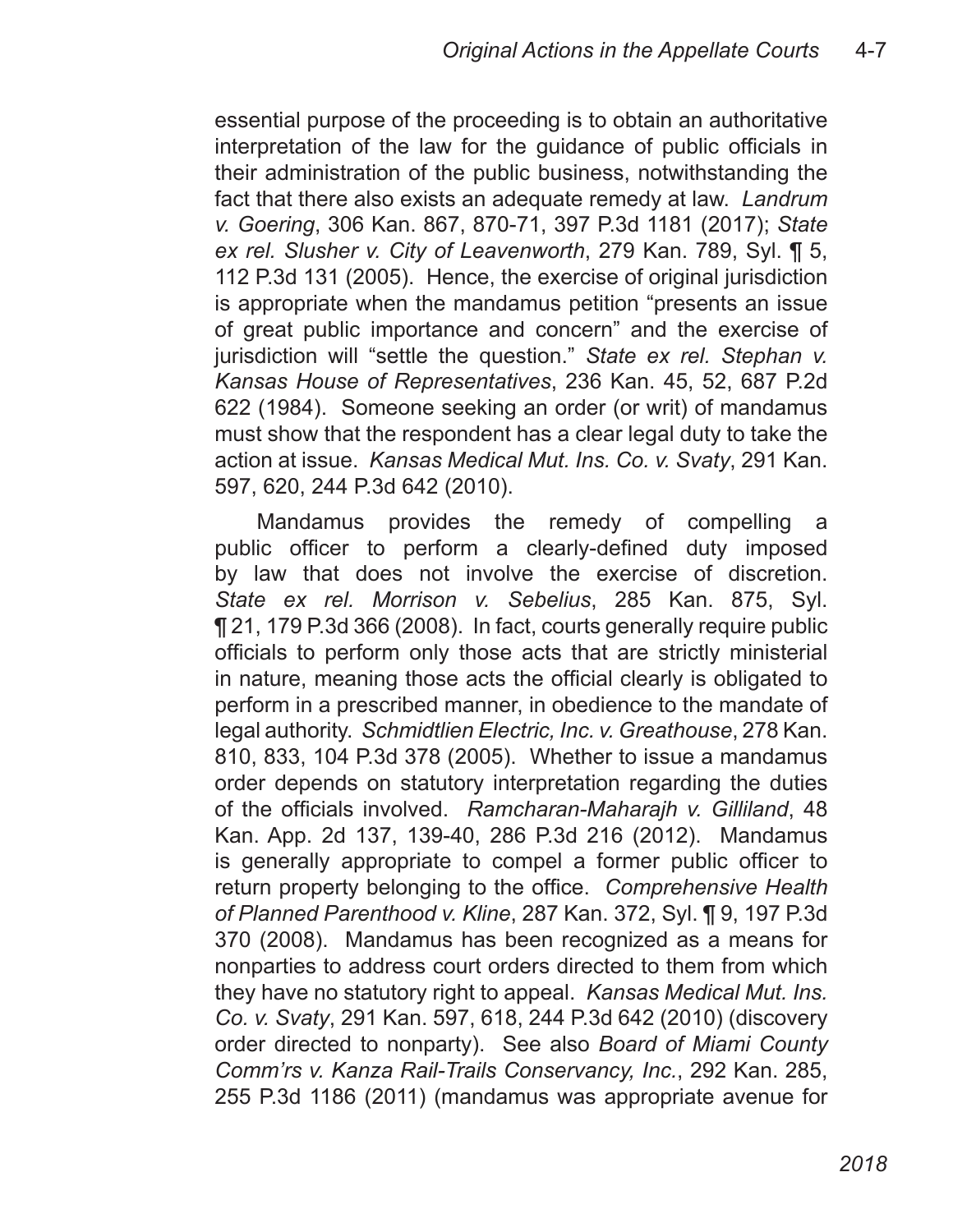county to pursue, when county and manager of rail-trail did not agree on amount of bond manager was required to post pursuant to the Kansas Recreational Trails Act).

Mandamus is not a common means of obtaining redress but is available only in rare cases, and as a last resort, for causes which are really extraordinary. Mandamus is not the correct action where a plain and adequate remedy at law exists. *Bohanon v. Werholtz*, 46 Kan. App. 2d 9, 12-13, 257 P.3d 1239 (2011) (inmate's mandamus action against Secretary of Corrections was improper because a plain and adequate remedy at law existed as provided under the habeas corpus statute).

The Supreme Court's jurisdiction is plenary. It may be exercised to control the actions of inferior courts over which the Supreme Court has superintendent authority. *State ex rel. Stephan v. O'Keefe*, 235 Kan. 1022, 1024, 686 P.2d 171 (1984). Relief in the nature of mandamus is discretionary. *Wilson v. Sebelius*, 276 Kan. at 90.

In addition to constitutional authority, the Kansas Supreme Court is guided by the Kansas statutes, as the procedure for mandamus actions is set forth in K.S.A. 60-801 *et seq.*

While mandamus will not ordinarily lie at the instance of a private citizen to compel the performance of a public duty, where an individual shows an injury or interest specific and peculiar to himself, and not one that he shares with the community in general, the remedy of mandamus and the other extraordinary remedies are available. *Mobil Oil Corp. v. McHenry*, 200 Kan. 211, 243, 436 P.2d 982 (1968).

### **§ 4.8 Habeas Corpus**

K.S.A. 60-1501 *et seq*. sets forth the procedure for habeas corpus actions. An original action in habeas corpus is an appropriate vehicle for challenging a trial court's pretrial denial of a claim of double jeopardy under the Fifth Amendment to the United States Constitution and Section 10 of the Kansas